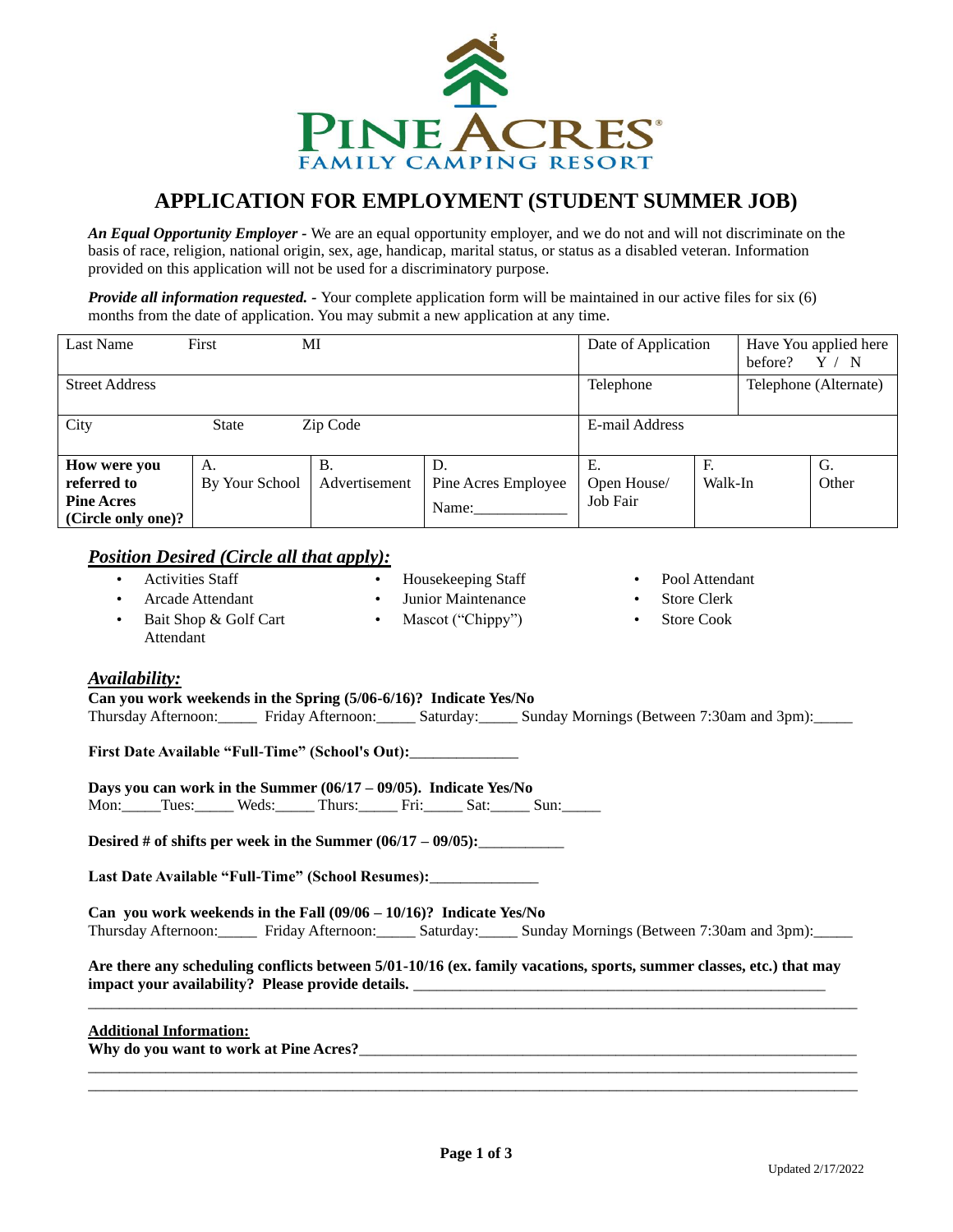## *Employment Experience*

Starting with present or most recent, list all previous employers. Include self-employment and summer and part time jobs. If more space is required, please continue on a separate sheet. You may attach a resume but complete this application as well.

| Last or Present Company | <b>Type of Business</b>    | Type or Classification of Job                    |  |  |
|-------------------------|----------------------------|--------------------------------------------------|--|--|
| <b>Street Address</b>   | <b>Phone Number</b>        | Brief Description of Job Duties                  |  |  |
| City                    | <b>State</b><br>Zip Code   |                                                  |  |  |
| Supervisor's Name       | Phone Number               | Reason for Leaving                               |  |  |
| Hourly Rate/Salary      | Dates Worked<br>To<br>From | May we contact your present/former employer? Y/N |  |  |
|                         |                            |                                                  |  |  |
| Last or Present Company | Type of Business           | Type or Classification of Job                    |  |  |
| <b>Street Address</b>   | <b>Phone Number</b>        | Brief Description of Job                         |  |  |
| City                    | <b>State</b><br>Zip Code   |                                                  |  |  |
| Supervisor's Name       | Phone Number               | Reason for Leaving                               |  |  |
| Hourly Rate/Salary      | Dates Worked<br>To<br>From | May we contact your present/former employer? Y/N |  |  |

### *Education and Special Training*

| <b>School Name</b>                                                                                         | Location      |            | Dates Attended |           | Graduated  |                | Degree |
|------------------------------------------------------------------------------------------------------------|---------------|------------|----------------|-----------|------------|----------------|--------|
|                                                                                                            | (City, State) | Or Subject | From           | <b>To</b> | <b>Yes</b> | N <sub>o</sub> |        |
| High School                                                                                                |               |            |                |           |            |                |        |
|                                                                                                            |               |            |                |           |            |                |        |
| College or Other Schools                                                                                   |               |            |                |           |            |                |        |
| Attended                                                                                                   |               |            |                |           |            |                |        |
|                                                                                                            |               |            |                |           |            |                |        |
|                                                                                                            |               |            |                |           |            |                |        |
| Describe any retail/customer service training, apprenticeship, skills, and/or extra-curricular activities: |               |            |                |           |            |                |        |
|                                                                                                            |               |            |                |           |            |                |        |
|                                                                                                            |               |            |                |           |            |                |        |
|                                                                                                            |               |            |                |           |            |                |        |

### *Professional/Work References*

List two references who are not related to you who have knowledge of your qualifications for the position for which you are applying. If you have worked before, list previous managers.

| Name | Company | Title/Relationship To You | <b>Telephone Number</b> |  |
|------|---------|---------------------------|-------------------------|--|
|      |         |                           |                         |  |
|      |         |                           |                         |  |
|      |         |                           |                         |  |
|      |         |                           |                         |  |